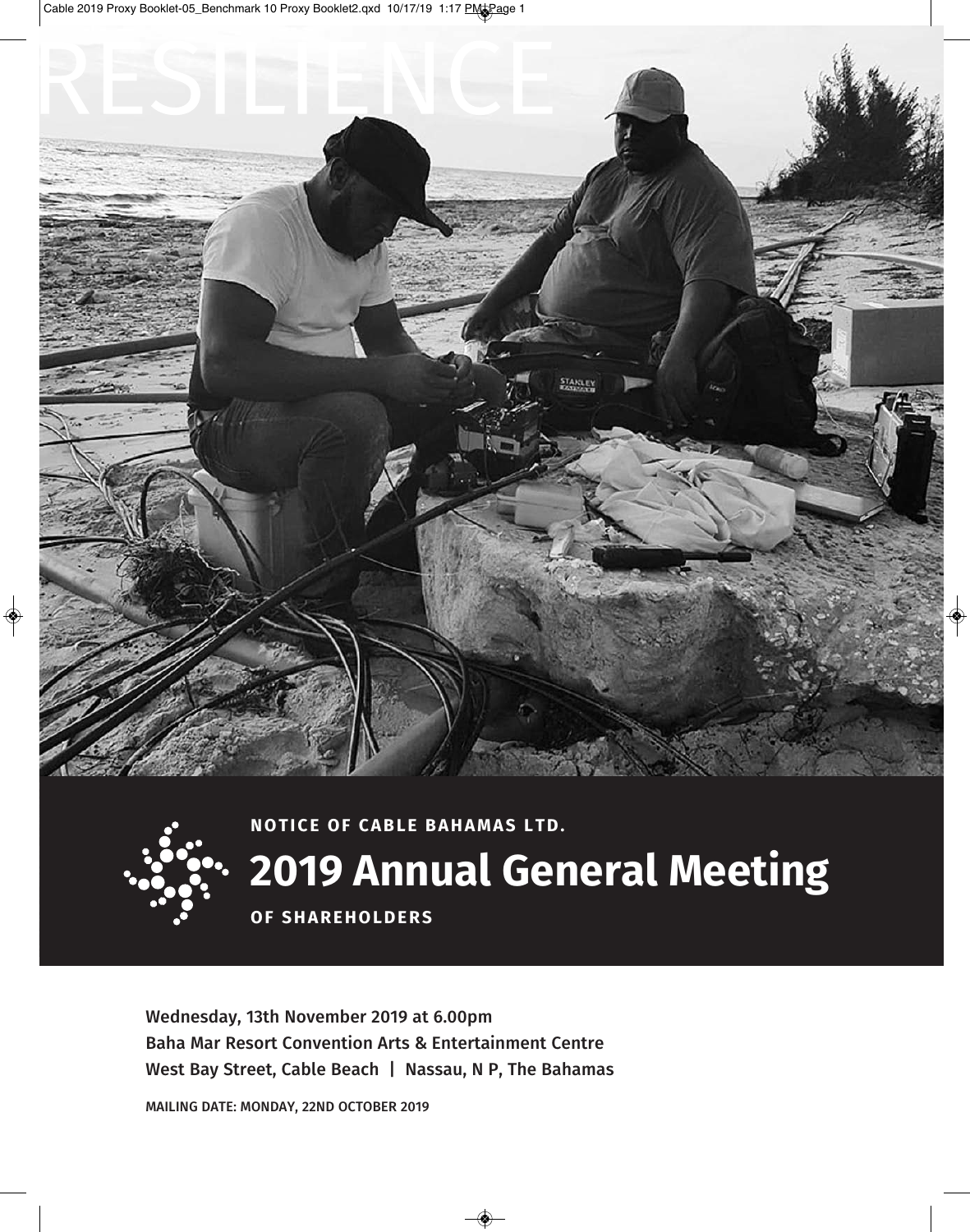# **front cover image:**

CBL technicians repairing a submarine telecommunications cable after the passage of Hurricane Dorian.

### **coNteNtS of MailiNG**

- NOTICE OF ANNUAL GENERAL MEETING
- PROXY STATEMENT
- MINUTES OF THE LAST ANNUAL GENERAL MEETING OF SHAREHOLDERS HELD ON JANUARY 15TH, 2019
- PROXY FORM (SEPARATE DOCUMENT)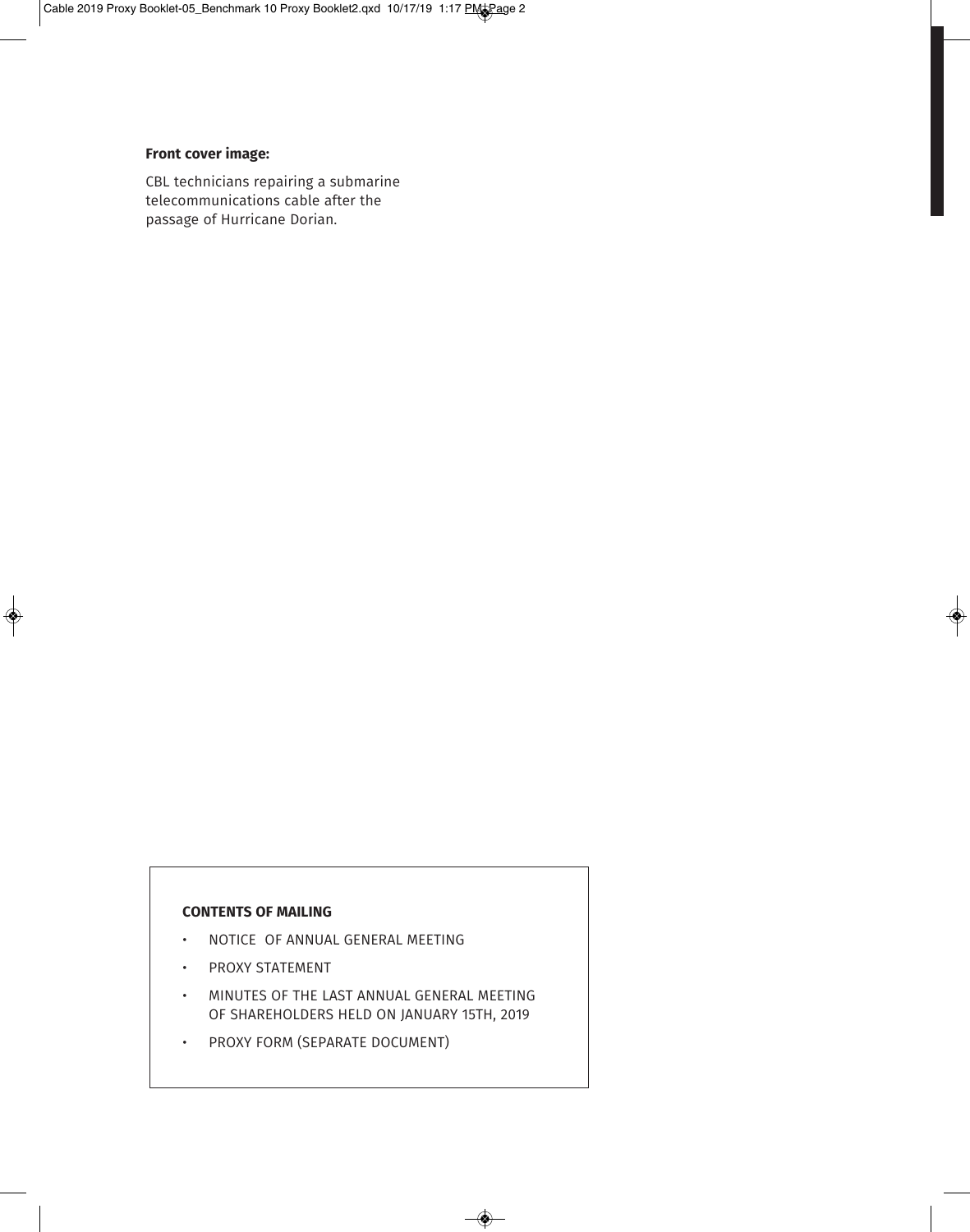# **Notice of annual General Meeting to Shareholders and agenda**

#### **date: Wednesday, 13th November 2019 / at 6:00 p.m.**

## **Place: Baha Mar convention arts & entertainment centre, cable Beach, Nassau**

#### **iteMS of BUSiNeSS:**

- (1) To announce the results of the examination of proxies, declare a quorum present and proceed to business;
- (2) To approve the Minutes of the last Annual General Meeting held on 15th January 2019;
- (3) To receive and consider the Chairman's report;
- (4) To receive and approve the audited financial statements and the report of the auditors;
- (5) To elect directors for the ensuing year and fix their remuneration;
- (6) To confirm and approve dividends paid for the year ended;
- (7) To consider and approve a standard resolution ratifying and confirming all acts, transactions and proceedings of the Directors, Officers and Employees of the Company for the twelve month period to 30th June 2019;
- (8) To delegate the appointment of the auditors of the Company to the Board and authorise the Directors to fix their remuneration;
- (9) To transact such other business as may properly come before the Meeting and any adjournment thereof.

#### **record date:**

Holders of Ordinary Shares of record at the close of business on 10th October 2019 are entitled to vote at the meeting.

#### **fiNaNcial StateMeNtS**

The Company's twelve-month audited financial statements are included in the Company's 2019 Annual Report. The Annual Report is available at our website: **www.cablebahamas.com** or at our locations on Robinson Road at Marathon, the Mall at Marathon, East Atlantic Drive, Freeport, Grand Bahama or Bahamas Central Securities Depository Ltd., 2nd Floor, Fort Nassau Centre, British Colonial Hilton, Suite 202, Nassau, The Bahamas.

#### **PROXY VOTING**

It is important that your shares be represented and voted at the Meeting. You can vote your shares by appearing in person or by completing and returning the proxy form enclosed. You can revoke a proxy at any time prior to its exercise at the Meeting by following the instructions in the accompanying proxy statement.

*By order of the Board of Directors:*

**Ross McDonald | Chairman** 20th October 2019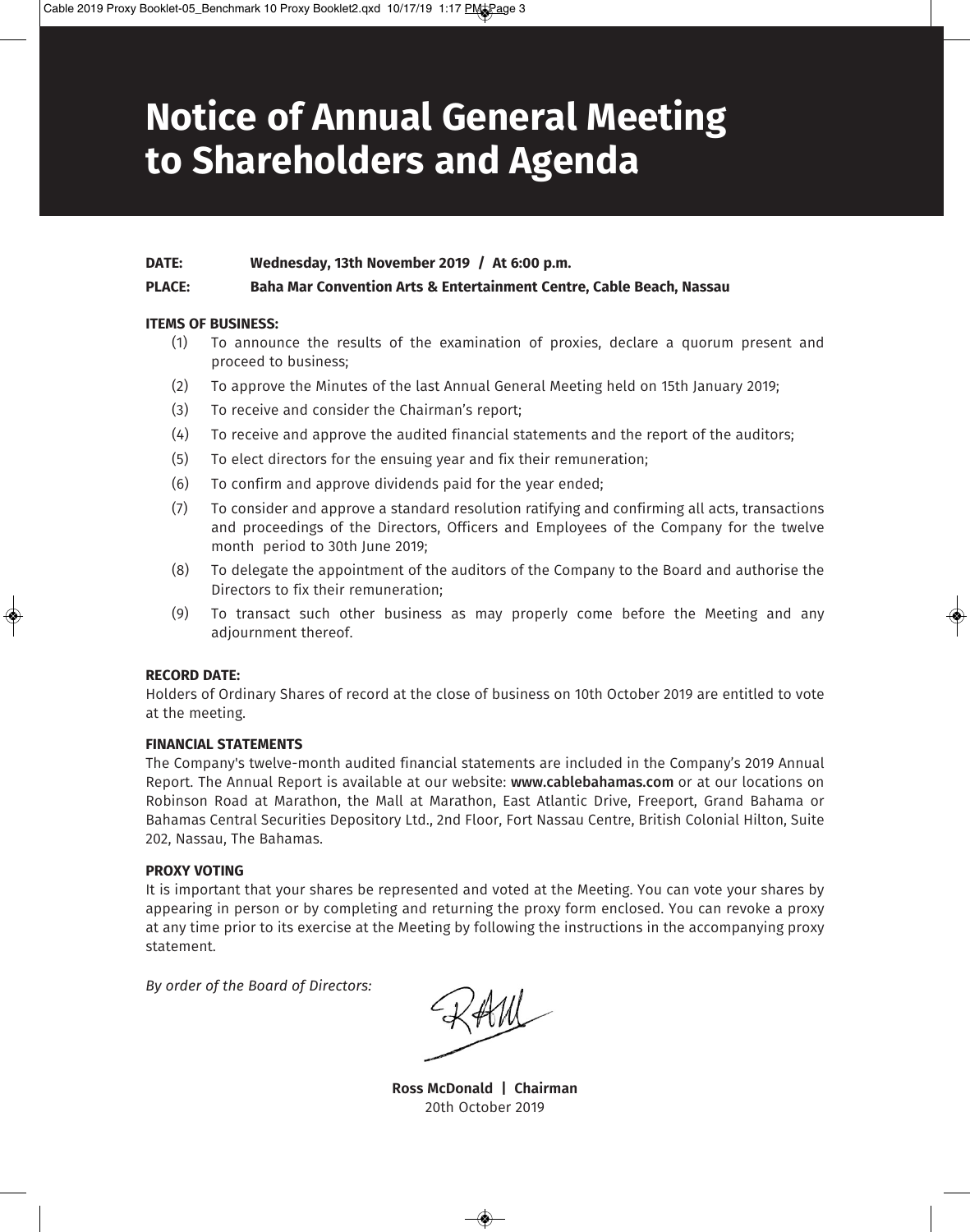# **c a B l e B a h a M a S l t d . Proxy Statement**

**We are providing these proxy materials in connection with the solicitation, by the Board of Directors of Cable Bahamas Ltd., of proxies to be voted at the Company's 2019 Annual General Meeting of Shareholders to be held on Wednesday, 13th November 2019 and at any meeting following adjournment thereof.** 

Shareholders are advised that no shareholder proposal has been filed. Further, no action is proposed by the Board of Directors, which would create the possibility of a "dissenting shareholder" under Section 159 of The Companies Act, 1992. The Board of Directors is also not aware of any solicitation of proxies by a person or group adverse to present management of this Company.

You are cordially invited to attend the Annual General Meeting on Wednesday, 13th November 2019 beginning at 6 p.m. Shareholders will be admitted beginning at 5:30 p.m. The Meeting will be held at the Baha Mar Convention Arts and Entertainment Centre.

This financial year of Cable Bahamas Ltd. began on 1st July 2018 and ended 30th June 2019. References in this proxy statement to the year 2018-19 or financial year refer to the period mentioned above.

We are mailing and or making this Proxy Statement, accompanying Forms of Proxy, Annual Report and voting instructions available on 22ND October 2019 to holders of record of the Company's ordinary shares as at the close of business on 10th October 2019.

# **ProXieS aNd VotiNG ProcedUreS**

The Board of Directors and the management of the Company do not contemplate the solicitation of proxies otherwise than by electronic and general mail. The total amount estimated to be spent in connection with this solicitation of proxies is not expected to exceed \$10,000.

# **Proxy Submission**

**A shareholder has the right to appoint a person or company (who need not be a shareholder), other than the persons designated by the Directors as proxyholders in the accompanying form of proxy, to represent the shareholder at the Meeting by striking out the names of the persons so designated and inserting the name of the chosen proxyholder in the blank space provided for that purpose in the form of proxy, or by completing and signing another proper form of proxy. A proxy must be in writing and must be executed by the shareholder or by an attorney authorized in writing. The proxy must arrive by mail or be delivered by hand to the offices of Bahamas Central Securities Depository Limited, 2nd Floor, Fort Nassau Centre, British Colonial Hilton, Suite #202, P o Box N-9307, Nassau, N P, The Bahamas no later than 4:00 p.m. on 12th November 2019.**

# **revocation of Proxy**

A shareholder who executes and returns the accompanying form of proxy may revoke it by an instrument in writing executed by such shareholder or attorney authorized in writing and deposited at the offices of Bahamas Central Securities Depositary Limited, 2nd Floor Fort Nassau Centre, British Colonial Hilton Suite # 202, P. O. Box N-9307, Nassau, Bahamas at any time up to and including the last business day preceding the day of the Meeting, or with the Chairman of the Meeting on the day of the Meeting prior to the commencement thereof or in any other manner permitted by law.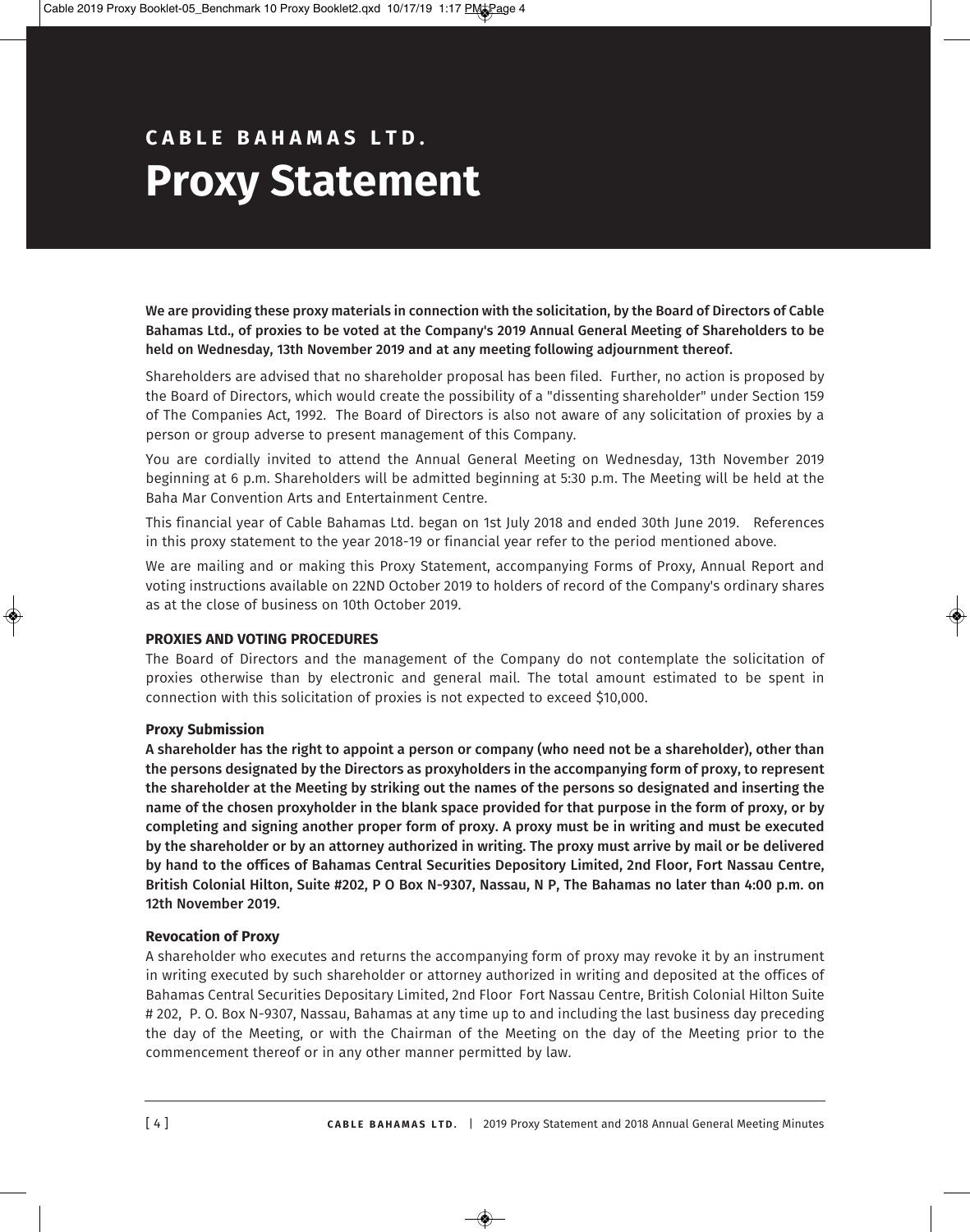# **Voting by Proxy**

All shares entitled to vote and represented by properly completed proxies received prior to the meeting and not revoked will be voted at the meeting as specified by the shareholder. **If you do not indicate how your shares should be voted on a matter included in the proxy form, the shares represented by your properly completed proxy will be voted in the affirmative for each proposal.** Where this proxy confers discretionary authority as to any matters that may properly come before the meeting or any adjournments thereof, the shares represented by this proxy will be voted as the Board of Directors recommends.

If any other matters are properly presented at the annual meeting for consideration including, among other things, consideration of a motion to adjourn the meeting to another time or place, the persons named as proxies and acting thereunder will have discretion to vote on those matters according to their best judgment to the same extent as the person delivering the proxy would be entitled to vote. At the date this proxy statement went to press, we did not anticipate that any other matters would be raised at the meeting.

# **ShareholderS eNtitled to Vote aNd VotiNG SecUritieS**

Shareholders at the close of business on the record date are entitled to notice of and to vote at the Annual General Meeting.

On 10th October 2019, there were 43,887,035 ordinary shares with no par value outstanding. Each shareholder is entitled to one vote on each matter properly brought before the meeting.

At the close of business on 10th October 2019, the following shareholder beneficially owned more than 10% of the Company's issued ordinary shares.

| <b>SHAREHOLDER</b>       | <b>NUMBER OF ISSUED</b><br><b>ORDINARY SHARES</b> | PERCENTAGE<br><b>OWNERSHIP</b> |
|--------------------------|---------------------------------------------------|--------------------------------|
| National Insurance Board | 9,482,759                                         | 21.6%                          |

# **QUorUM aNd reQUired Vote**

The presence, in person or by proxy, of members holding or representing one-fifth (1/5) or 8,777,407 shares of the subscribed and issued shares of the Company is necessary to constitute a quorum at the Meeting.

# **reSolUtioNS of the MeetiNG & eXPlaNatorY NoteS**

#### **1. approval of Minutes**

The Minutes of the last Annual General Meeting of the shareholders held on 15th January 2019, Baha Mar Convention Arts & Entertainment Centre, West Bay Street, Nassau is included in the notice of Meeting and proxy materials. The Minutes may also be read at this meeting unless waived by the shareholders at the Meeting. The purpose of this resolution is to allow shareholders the opportunity to scrutinize the Minutes and notify the Company should their recollection of the Meeting be different to that which is recorded.

# **2. receive and consider the chairman's report and financial Statements**

# **3. Election of Directors for the Ensuing Year and to Fix their Remuneration**

Article 75 provides that the Board of Directors of the Company shall consist of a minimum of five (5) and a maximum of eight (8) persons, the majority of whom: (i) shall be independent of any instrumentality of the Government of The Bahamas and/or (ii) cannot be an employee or officer of the Company or any of its affiliates.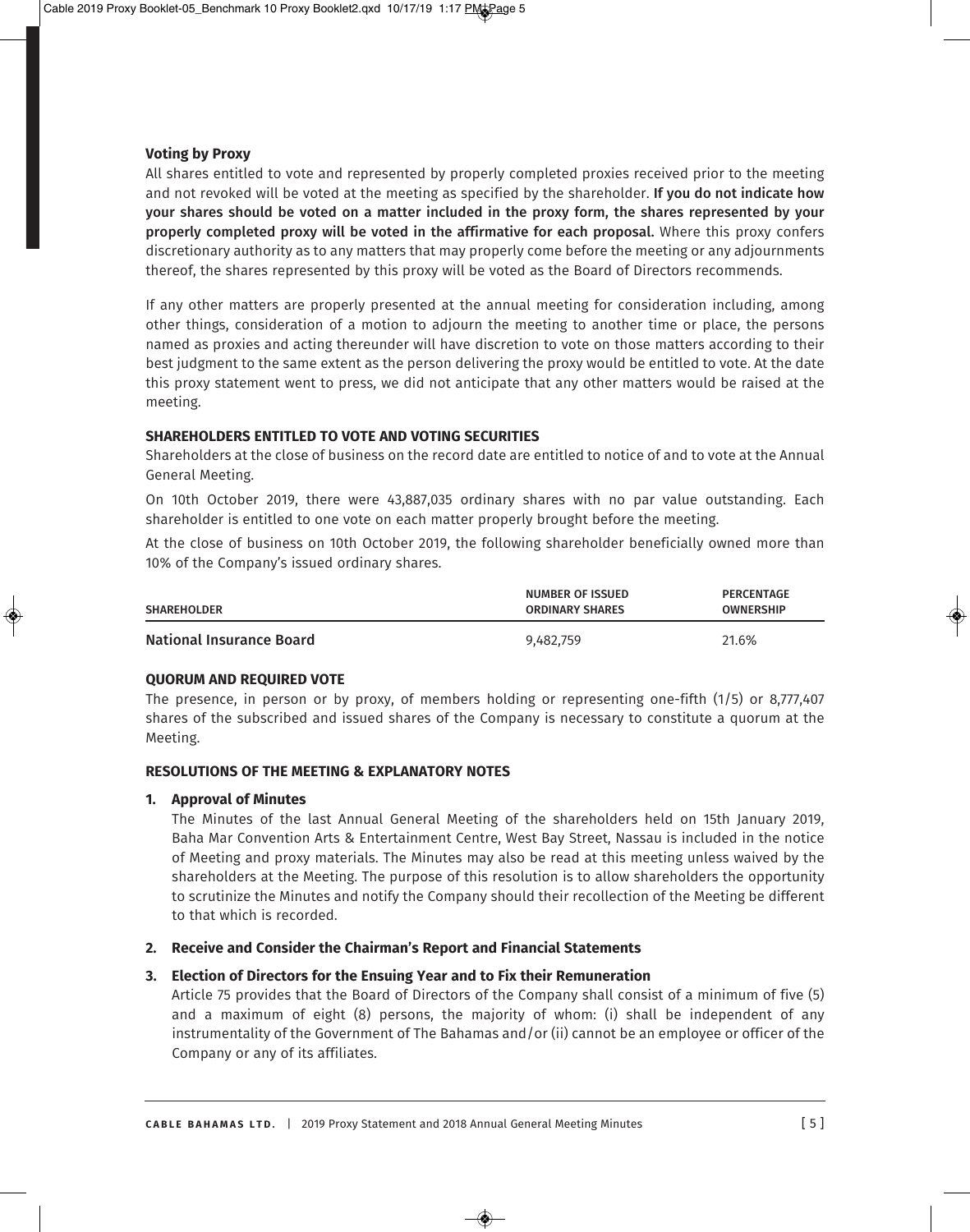Subject to the Articles of the Company and applicable law, directors can be appointed by the Board of Directors between Annual Meetings. Each director shall hold office until he or she ceases to be a director by operation of law or the Articles of Association of the Company or until his or her resignation becomes effective.

Article 77 (1) provides for all Directors to be appointed for a one year term and to be reelected if eligible.

Article 80 provides that no person other than a director whose term has expired at the Annual Meeting, shall, unless recommended to the directors for election, be eligible for the office of the director at any general meeting unless not less than three nor more than fourteen clear days (save where special notice has been given of intention to appoint that person as a director in place of a director intended to be removed from office) before the day appointed for the Meeting there shall have been given to the Secretary in writing by some member, duly qualified to be present and vote at the meeting for which such notice is given, of his intention to propose such person for election, and also notice in writing signed by the person to be proposed of his willingness to be elected. This Article 80 is subject to the requirement that at all times at least four members of the Board of Directors must be independent of any instrumentality of the Government of the Commonwealth of the Bahamas or of the Company or any of its affiliates.

The persons designated as proxy holders in the accompanying form of proxy will vote ordinary shares represented by such form of proxy, properly executed, for the election of the nominees whose names are set forth herein, unless specifically directed to withhold a vote. If it becomes known at the Meeting that a nominee is for any reason unavailable to serve (which the directors have no reason to believe to be the case), the persons designated as proxyholders in the accompanying form of proxy shall have the right to exercise their discretion by voting for another qualified nominee.

All present Directors will resign effective the end of this Meeting however, they are eligible to be reelected as a Director for a period of one year or until the next Annual General Meeting.

#### **electioNS**

The following table sets forth the names of all persons proposed to be nominated for election as Directors.

| <b>NAME AND POSITION</b><br>OR OFFICE                                                                              | <b>PRINCIPAL</b><br><b>OCCUPATION</b>                     | PRINCIPAL PLACE OF<br><b>OCCUPATION WITHIN</b><br><b>PRECEDING 5 YEARS</b> | <b>POSITION WITH</b><br><b>SIGNIFICANT</b><br><b>AFFILIATE</b> | <b>TENURE</b> | <b>NUMBER OF</b><br><b>ORDINARY</b><br><b>SHARES</b> |
|--------------------------------------------------------------------------------------------------------------------|-----------------------------------------------------------|----------------------------------------------------------------------------|----------------------------------------------------------------|---------------|------------------------------------------------------|
| Ms. Elma E. Campbell                                                                                               | Counsel &<br>Attorney                                     | Elma E. Campbell & Co.<br>Nassau, The Bahamas                              | Nil                                                            | 2018-2019     | 1,500                                                |
| Mr. Gary Kain<br>Chairperson of the<br><b>Audit Committee</b>                                                      | Businessman                                               | Canada<br>Director,<br>Be Aliv Ltd.                                        |                                                                | 2018-2019     | Nil                                                  |
| Mr. Franklyn Butler II<br>Executive Vice Chairman                                                                  | <b>Executive Vice</b><br>Chairman &<br>President & CEO    | c/o Milo B. Butler<br>& Sons Co. Ltd.<br>Nassau, The Bahamas               | Chairman,<br>Be Aliv Ltd.                                      | 2018-2019     | 3,266,531                                            |
| Mr. Ross McDonald<br>Chairman & Chairperson<br>of the Management<br>Development &<br><b>Compensation Committee</b> | Retired Banker                                            | Nassau, N.P.,<br>The Bahamas                                               | Director,<br>Be Aliv Ltd.                                      | 2018-2019     | 14,703                                               |
| Mr. Michael J. Maura Jr.                                                                                           | Chairman &<br>Chief Executive<br>Officer                  |                                                                            | Nil                                                            | 2018-2019     | Nil                                                  |
| <b>Ms. Michele Merrell</b><br>Chairperson of the<br>Corporate Governance<br>Committee                              | Vice President of<br>Global Marketing<br>& Communications |                                                                            | Director,<br>Be Aliv Ltd.                                      | 2018-2019     | Nil                                                  |
| <b>Mr. Ranford Patterson</b>                                                                                       | Reverend/<br>Pastor                                       | Cousin McPhee<br>Cathedral, Nassau,<br>The Bahamas                         | Nil                                                            | 2018-2019     | Nil                                                  |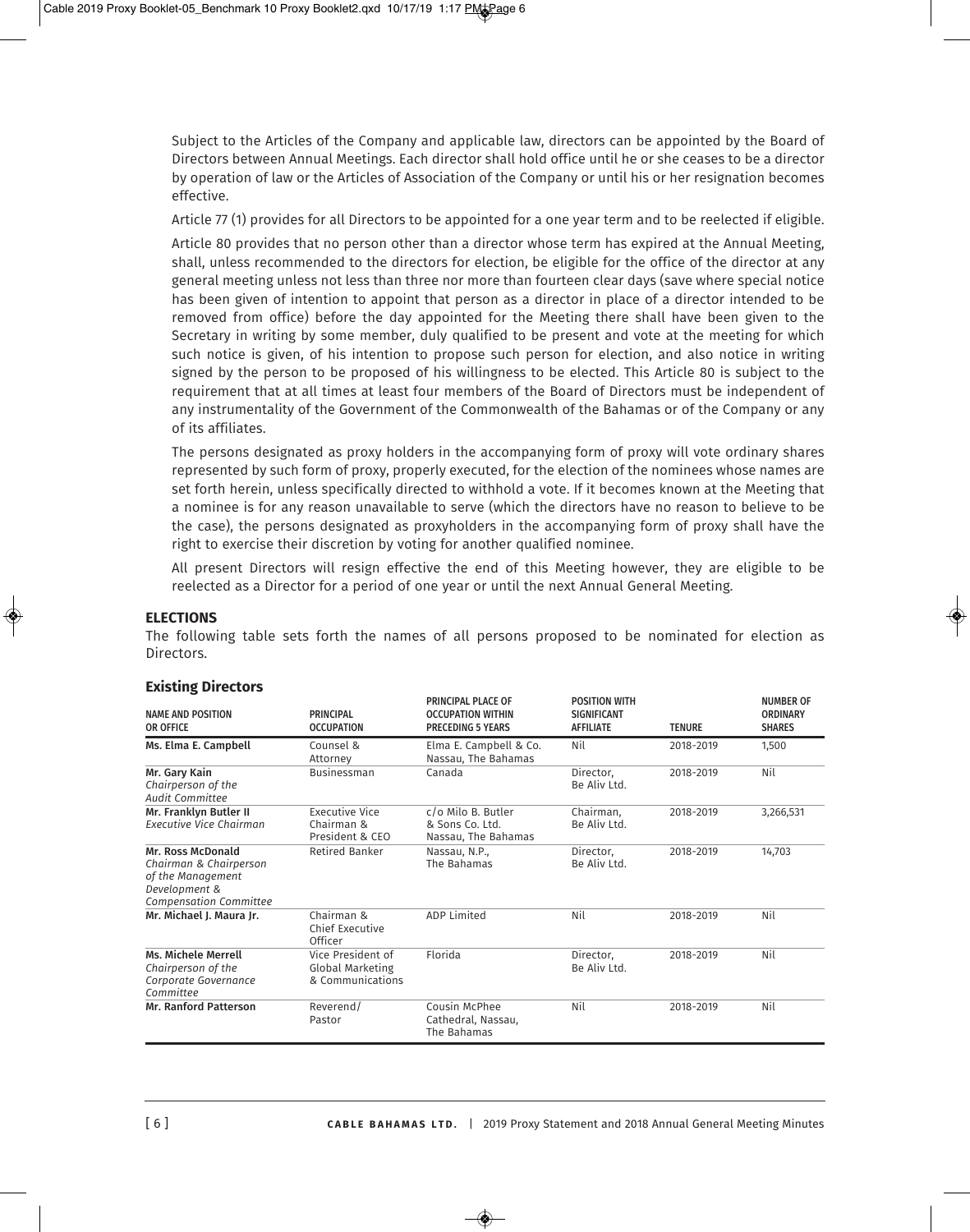# **Proposed directors for election**

In accordance with the Memorandum and Articles of Association (as amended) the following Directors are offered by the Company for appointment to the Board for a period of one year or until the next Annual General Meeting:

| <b>NAME AND</b><br><b>POSITION</b><br>OR OFFICE | <b>PRINCIPAL</b><br><b>OCCUPATION</b>                     | PRINCIPAL PLACE OF<br><b>OCCUPATION WITHIN</b><br><b>PRECEDING 5 YEARS</b> | <b>POSITION WITH</b><br><b>SIGNIFICANT</b><br><b>AFFILIATE</b> | <b>TENURE</b> | <b>NUMBER OF</b><br><b>ORDINARY</b><br><b>SHARES</b> |
|-------------------------------------------------|-----------------------------------------------------------|----------------------------------------------------------------------------|----------------------------------------------------------------|---------------|------------------------------------------------------|
| Ms. Elma E. Campbell                            | Counsel &<br>Attorney                                     | Elma E. Campbell & Co.<br>Nassau, The Bahamas                              | Nil                                                            | 2019-2020     | 1,500                                                |
| <b>Mr. Ranford Patterson</b>                    | Reverend/<br>Pastor                                       | Cousin McPhee<br>Cathedral, Nassau,<br>The Bahamas                         | Nil                                                            | 2019-2020     | Nil                                                  |
| Mr. Gary Kain                                   | <b>Businessman</b>                                        | Canada                                                                     | Director.<br>Be Aliv Ltd.                                      | 2019-2020     | Nil                                                  |
| Mr. Franklyn Butler II                          | President &<br><b>Managing Director</b>                   | c/o Milo B. Butler<br>& Sons Co. Ltd.<br>Nassau, The Bahamas               | Chairman,<br>Be Aliv Ltd.                                      | 2019-2020     | 3,266,531                                            |
| Mr. Ross McDonald                               | <b>Retired Banker</b>                                     | Nassau, N.P.,<br>The Bahamas                                               | Director,<br>Be Aliv Ltd.                                      | 2019-2020     | 14,703                                               |
| <b>Ms. Michele Merrell</b>                      | Vice President of<br>Global Marketing<br>& Communications | Florida                                                                    | Director,<br>Be Aliv Ltd.                                      | 2019-2020     | Nil                                                  |
| Mr. Michael J. Maura Jr.                        | Chairman &<br><b>Chief Executive</b><br>Officer           | <b>ADP Limited</b><br>Nassau, The Bahamas                                  | Nil                                                            | 2019-2020     | Nil                                                  |

## **remuneration**

Effective Q3 2019-20 pursuant to the sale of Summit Vista Inc., the Chairman receives \$60,000 and the Vice Chairman \$45,000 per annum. A director that chairs a committee receives \$30,000 per annum, except for the Audit Chairman who receives \$35,000 per annum. All other board members receive \$25,000 per annum. There are no fees with respect to any directors or committee meetings, but fees are reduced for non-attendance.

# **4. dividends**

During the financial year 2018–19, the Company did not declare dividends to its Ordinary shareholders.

# **5. ratification of acts, Proceedings and transactions of directors and officers**

Directors and officers of the Company owe a duty to the Company to act honestly and in good faith with a view to the best interests of the Company. By voting in favour of the following resolution, you will be (a) approving and adopting all of the acts of the directors and officers of the Company in respect of the past fiscal year of the Company and (b) agreeing to the Company indemnifying and defending the directors and officers against any claims, actions and proceedings that may be brought against them as a result of any act performed or omitted to be done by any of them, acting in their respective capacities as directors and officers of the Company, except in the case of any bad faith, intentional misconduct or other cause for which indemnity is precluded by applicable law, as may be determined by a court.

"RESOLVED that the Company does ratify, approve, sanction and confirm all acts, transactions and proceedings of the directors and officers of the Company from the previous fiscal year end 30th June 2018 to the last fiscal year end 30th June 2019 and further, that the Company does fully and effectively indemnify and save harmless all directors and officers of the Company, otherwise than in respect of bad faith, intentional misconduct or other cause for which indemnity is precluded by applicable law, as may be determined by a court and that the directors notwithstanding the personal interest of all of them, be authorized to execute on behalf of the Company an indemnity or indemnities in favour of such directors and officers as and when necessary and that in the event of any claim or necessity to defend proceedings against the directors or officers or any of them such defence is to be undertaken by the Company".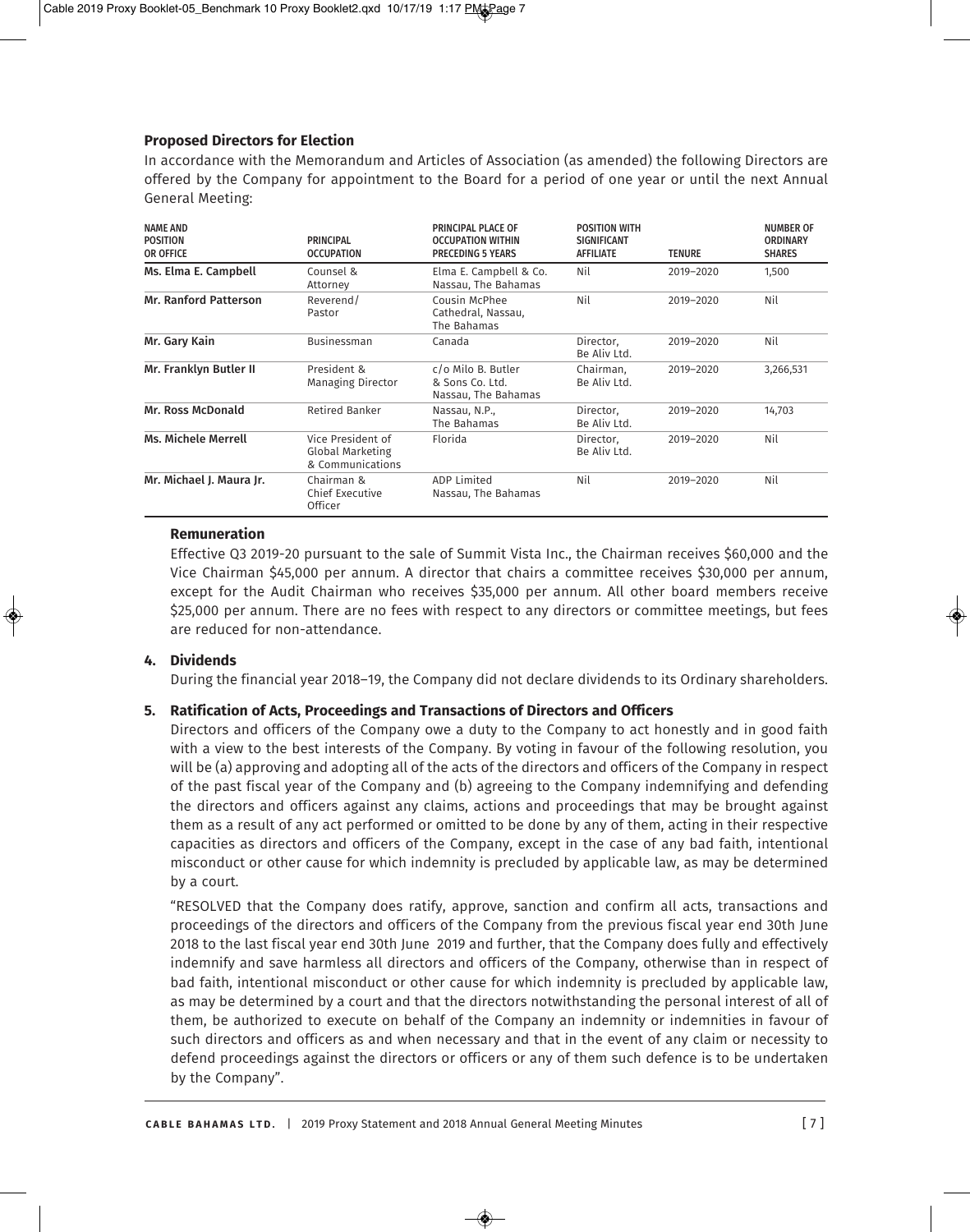# **6. appointment of auditors**

The Audit Committee of the Board recommends the appointment and approves the terms of engagement of the independent auditors. The ordinary shareholders normally confirm the appointment of the auditors at the Annual General Meeting with effect until the close of the next Annual General Meeting of the Company. However, during the Fiscal Year 2020, the Audit Committee will be conducting a request for proposals from interested audit firms in The Bahamas, following which the Committee will recommend the appointment of auditors to the Board. As this process has just begun, the Board and Audit Committee are not in a position to recommend the appointment of auditors at the Annual General Meeting. Therefore, the ordinary shareholders will be called upon to delegate and approve the authority that will allow the Board and Audit Committee to appoint the Company's auditors and set their remuneration for fiscal 2020.

# **7. executive compensation**

The members of executive management inclusive of the Directors of the Company received aggregate compensation, including salary, performance bonuses and post-employment benefits amounting to \$5,867,121.00 in the financial year 2018-19.

## **(i) current & Past**

| <b>COMPENSATION</b> | <b>AGGREGATE AMOUNTS</b><br><b>DIRECTORS &amp; SENIOR</b><br><b>OFFICERS TWELVE</b><br><b>MONTH PERIOD</b> |                           | <b>AGGREGATE AMOUNTS</b><br><b>DIRECTORS &amp; SENIOR</b> |                    | <b>AGGREGATE AMOUNTS</b><br><b>DIRECTORS &amp; SENIOR</b><br><b>OFFICERS AS AT</b> |  |
|---------------------|------------------------------------------------------------------------------------------------------------|---------------------------|-----------------------------------------------------------|--------------------|------------------------------------------------------------------------------------|--|
|                     |                                                                                                            | <b>OFFICERS 2017-2018</b> |                                                           | OCTOBER 10TH, 2019 |                                                                                    |  |
| Cash                | 2,830,431                                                                                                  |                           | 3,566,987                                                 |                    | 1,371,328                                                                          |  |
| Non-cash            | 3,036,690                                                                                                  |                           | 571.916                                                   |                    | 3,036,690                                                                          |  |
|                     | 5,867,121                                                                                                  |                           | 4,138,903                                                 |                    | 4,408,018                                                                          |  |

#### **Report on Executive Compensation**

The Management Development & Compensation Committee of the Board of Directors has primary responsibility for the appointment, evaluation, and remuneration of key executives, and the design of the Company's compensation plans. The Board of Directors approves all matters related to compensation of the executive officers.

#### **indebtedness of Management**

As at the end of the fiscal year and up to 10th October 2019 the record date, there was no indebtedness outstanding from any of the Directors or executive management.

## **corPorate GoVerNaNce**

#### **duties of the Board**

The Board of Directors of the Company has the obligation to oversee the conduct of the business of the Company and to supervise senior management who are responsible for the day-to-day operations of the business. The Board of Directors deals with all matters that materially impact the Company.

#### **Committees of the Board of Directors**

The Board of Directors has delegated certain of its responsibilities to committees of the board. Such committees are generally responsible for reviewing matters specified in their mandates and making recommendations to the board, which retains ultimate decision-making authority. The Board of Directors has constituted the following committees:

- **Management development & compensation committee**
- **audit committee**
- **corporate Governance committee**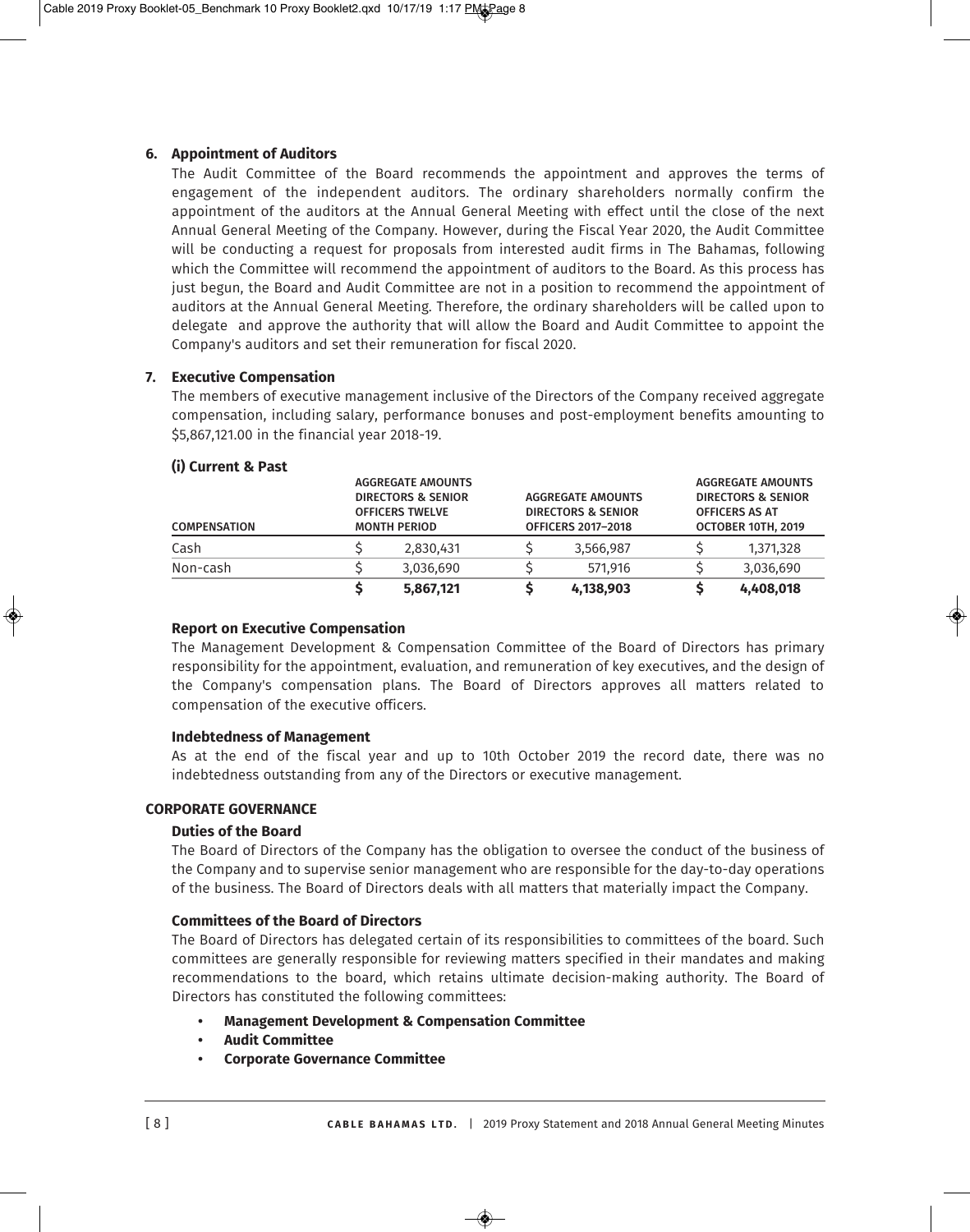#### **Management development & compensation committee**

The Management Development & Compensation Committee of the Board of Directors has primary responsibility for providing direction to the human resources functions within the Company and the appointment, evaluation, and remuneration of key executives as well as the design of the Company's compensation plans. The Committee is directly involved with and where necessary the approval of key human resources initiatives inclusive of approval of the compensation of the executive officers. The Management Development & Compensation Committee is chaired by Chairman Ross McDonald.

#### **audit committee**

The Audit Committee is comprised of Directors who are neither officers nor employees of the Company or any of its subsidiaries. The Audit Committee is responsible for the oversight of the financial reporting and internal controls of the Company, which includes the review and evaluation of the appropriate accounting principles and practices to be observed in the preparation of the accounts of the Company and its subsidiaries inclusive of tax planning initiatives and tax compliance. The Audit Committee is responsible for the initial review of the Company's annual audited consolidated financial statements prior to consideration thereof by the Board of Directors and direct oversight of the internal audit function. It approves the internal and external audit activities proposed each year to be conducted by the appointed independent auditors. The Committee also recommends the appointment and approves the terms of engagement of the independent auditors. The Audit Committee is chaired by Director Gary Kain.

#### **corporate Governance committee**

The Corporate Governance Committee is responsible for the development, documentation and continuous adherence to the Company's governance policies and procedures. The Corporate Governance Committee is chaired by Director Michele Merrell.

The Company's Corporate Governance Guidelines are available on its website at **www.cablebahamas.com.**

## **Shareholder feedBacK aNd coMMUNicatioN**

The Company's communications policy is reviewed by the Board of Directors of the Company periodically and provides that communications with all constituents will be made in a timely, accurate and effective manner. The Company communicates regularly with its shareholders through press releases, and quarterly and annual reports. At the Company's shareholders' meetings, a full opportunity is afforded to permit shareholders to ask questions concerning the Company's activities. Investor and shareholder concerns are addressed on an on-going basis through the office of the Corporate Secretary. Information about the Company is also available on the Company's website at **www.cablebahamas.com.** The home page is updated regularly and permits access to quarterly reports, annual financial reports, press releases, product overviews, corporate reports, and other information.

#### **directorS' aPProVal aNd certificate**

The contents and the sending of this Proxy Statement and Proxy Form have been approved by the Board of Directors of the Company. The foregoing contains no untrue statement of a material fact and does not omit to state a material fact that is required to be stated or that is necessary to make a statement not misleading in light of the circumstances in which it was made.

**Dated at the City of Nassau, New Providence Island, in the Commonwealth of The Bahamas, this 20th day of october 2019.** 

**Ross McDonald |** Chairman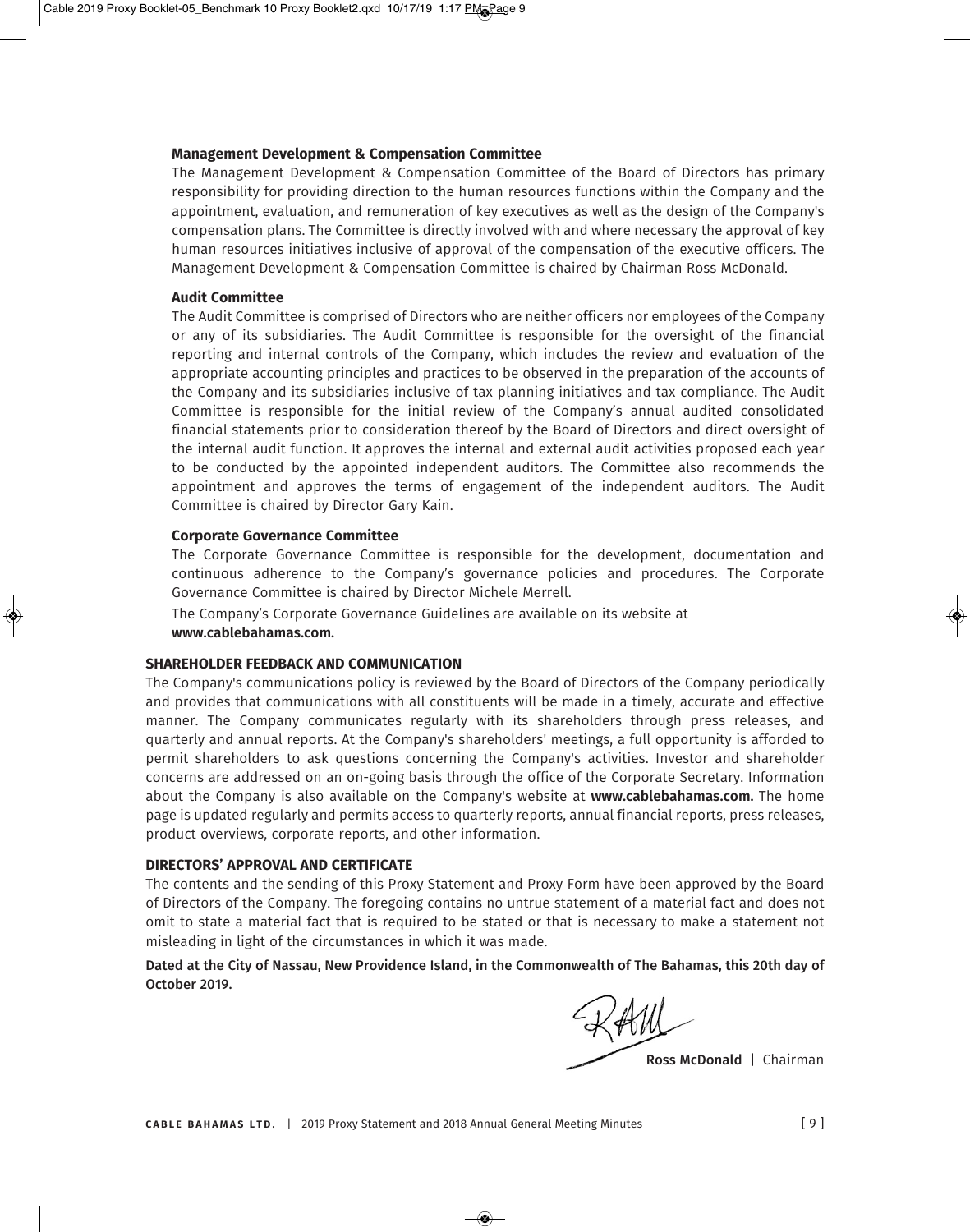# **c a B l e B a h a M a S l t d . 2018 aGM Minutes**

# *Minutes of the 2018 Annual General Meeting of Shareholders held at 6 p.m. on 15th January 2019 at the Baha Mar Resort Convention Centre, Cable Beach, Nassau, The Bahamas.*

# **1. call to order aNd iNtrodUctioN**

The annual general meeting of shareholders of Cable Bahamas Ltd. was called to order at 6:02 p.m. by Mr. Gary Kain, the Chairman of the Board of Directors. He welcomed the shareholders to the meeting on behalf of the Board of Directors and the management of the Company.

Mr. Kain advised the shareholders that he would act as Chairman of the meeting and that Ms. Felicity L. Johnson would act as Secretary of the meeting.

Mr. Kain proceeded to introduce the members of the Board of Directors and Officers in attendance, namely:

Mr. Ross McDonald Mr. Franklyn Butler II Mr. Troy d'Arville Ms. Michele Merrell Ms. Elma Campbell Rev. Dr. Ranford Patterson

The Officers present were: Mr. Franklyn Butler, President & CEO, Mr. John Gomez, Chief Operations Officer; also attending Mrs. Beverly Saunders, Vice President of Human Resources, Mr. Chris Annesley, Vice President, Engineering & Planning, Mr. David Burrows, Vice President, Media; Mrs. Paula Meads, Senior Vice President, Finance; Mr. Johnny Ingle, Vice President, Marketing and Mr. Stephen Curran, Chief Technology Officer. The Officers present from the Aliv Offices were: Mr. Damian Blackburn, Chief Executive Officer, Mr. Jay Naylor, Chief Operations Officer and Mr. Barry Williams, Chief Financial Officer. From the Florida offices, also present were Mr. Mark Lipford, Chief Operating Officer, Summit Broadband Inc.; and Mr. Andy Kissenberth, Senior Vice President, Sales.

# **2. appointment of Scrutineer**

The Chairman appointed Mr. Alson Ferguson of Bahamas Central Securities Depositary Limited, the share registrars and transfer agents to act as scrutineer of the meeting.

# **3. tabling Notice of Meeting**

The Chairman requested Ms. Felicity L. Johnson as the Secretary of the meeting to table proof of service of the Notice calling the Meeting, the form of proxy and the Annual Report. The Secretary of the Meeting duly complied by tabling the certificate of the Company's registrar transfer agent, as to the due mailing of the notice dated 28th December 2018 and the form of proxy and the Annual Report. The Chairman ordered that these items be kept by the Secretary as part of the record of the meeting.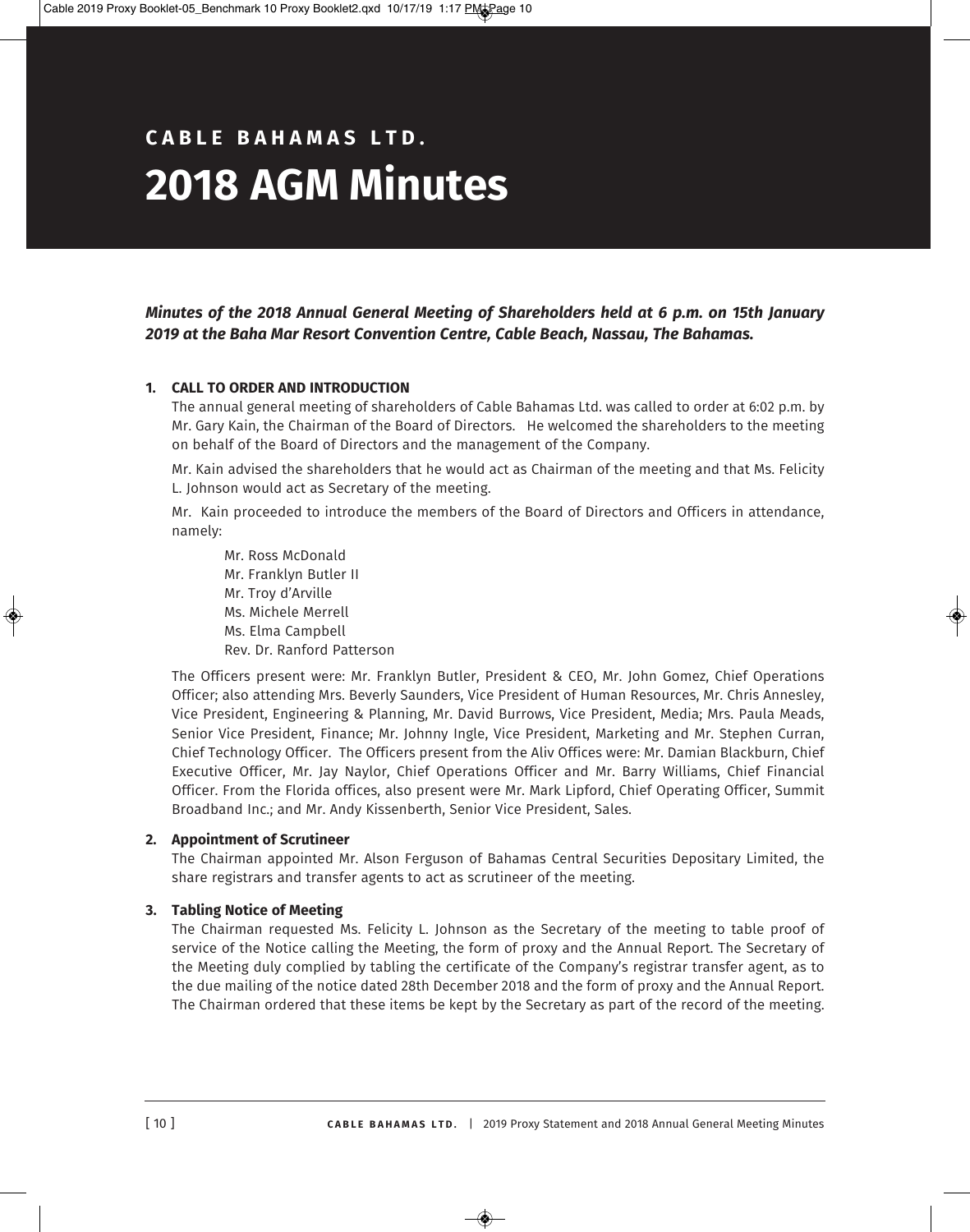# **4. Quorum**

The Chairman advised that he had been informed that a quorum was present and that the scrutineer's report would be made during the course of the meeting. He then proceeded with the business of the meeting.

# **5. Declaration of Regular Constitution of the Meeting**

The Chairman declared that, as the Notice of the meeting had been duly provided and a quorum of the shareholders was present, the meeting was regularly called and properly constituted for the transaction of business and therefore able to proceed to the business of the meeting.

#### **6. Procedure**

The Chairman advised that the business of the meeting would follow the agenda as circulated to all shareholders with no amendments. The Chairman said that if any ordinary shareholder wished to ask questions during the meeting they could do so and he requested that they identify themselves for the record.

# **7. Report of the President and Chief Executive Officer**

The Chairman informed the meeting that the progress report on the Company would be delivered immediately following the formal adjournment of the Annual General Meeting by the CEO Franklyn Butler.

## **8. Minutes of the last Meeting of Shareholders**

The Chairman advised that the minutes of the previous annual general meeting held on the 17th November 2017 were available for inspection at the meeting and had been circulated to all shareholders. He then advised that he was prepared to receive a motion that the reading of those minutes be dispensed with and that those minutes be adopted.

A motion was made by Mr. Strachan and seconded by Mr. Andrew Howson that the reading of the minutes be dispensed with and that the minutes be adopted. There being no dissention the motion was carried unanimously.

#### **9. Chairman's Report**

The Chairman then tabled his report and advised that it was included in the Company's 2017-18 Annual Report ("Report") and that it was available for inspection. He then advised that he was prepared to receive a resolution that the reading of the Report be dispensed with and that the Report be adopted. A motion was made by Mr. Strachan and seconded by Mr. Ricardo Ingraham that reading be dispensed with and the Report adopted.

There being no discussion the motion was put to a vote and carried unanimously.

#### **10. Scrutineer's Report**

The Chairman informed the meeting that the scrutineer's report was ready and asked Mr. Alson Ferguson to present it.

Mr. Alson Ferguson advised that the total shares represented at the meeting in person or by proxy were 69 shareholders representing 65.17% of the issued and outstanding shares of the Company.

## **11. consideration of financial Statements**

The Chairman advised that a copy of the Financial Statements for the financial year ended 30th June 2018, though not a part of the mailing to shareholders had been made available on the Company's website and at its various offices in Nassau and in Freeport. He further advised that the financial statements comprised the Consolidated Statement of Financial Position for the 12-month period ended at 30th June 2018, the Consolidated Statement of Comprehensive Income, the Consolidated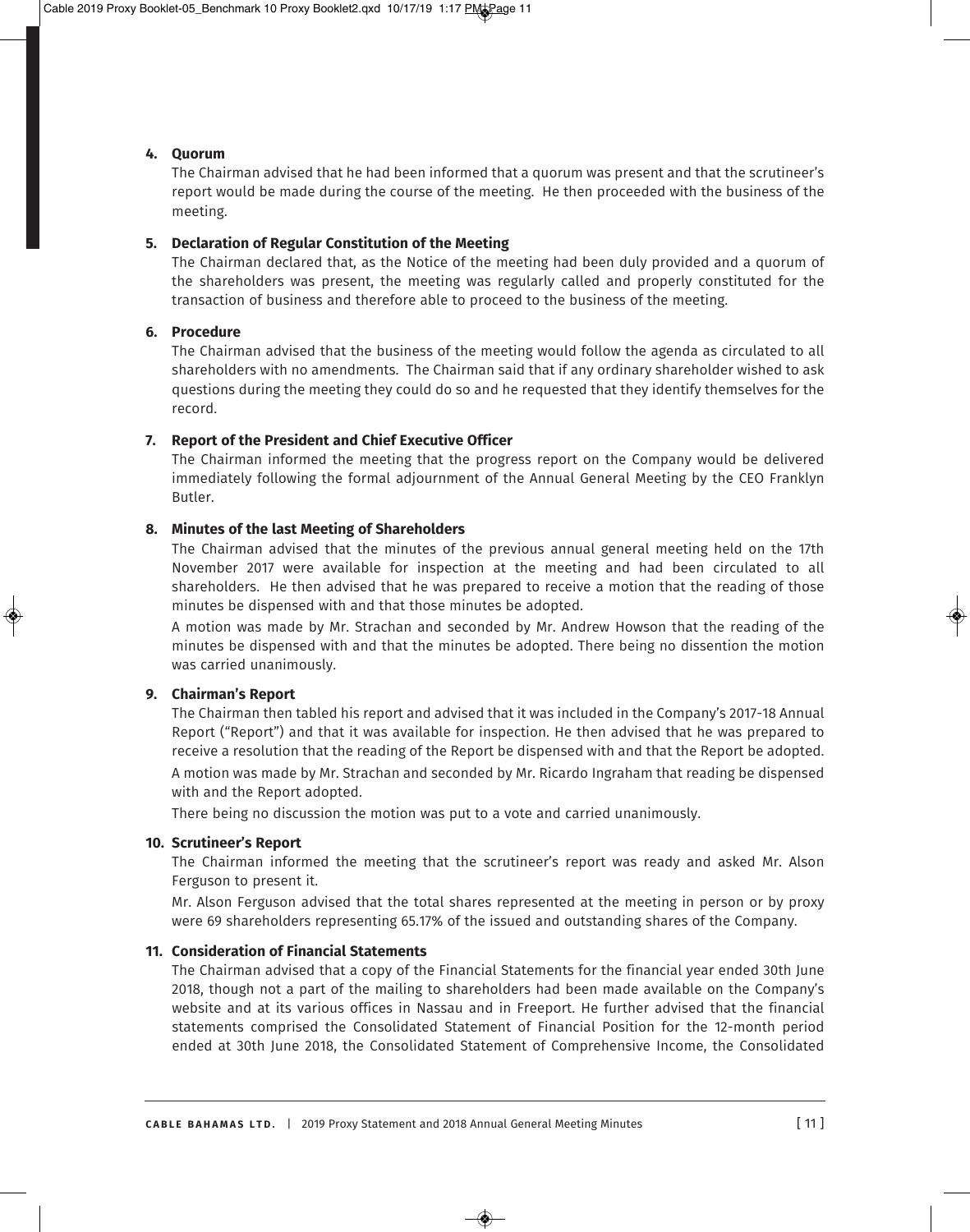Statement of Changes in Equity, the Consolidated Statement of Cash Flows for the year ended 30th June 2018; and the notes to the Consolidated Financial Statements.

# **12. Report of Auditors**

The Chairman noted that Mr. Tshombe Godet of Deloitte was available to answer any questions regarding the financial statements or auditors' report. Shareholders were asked if they had any questions or comments concerning them.

The Chairman then requested a motion for the acceptance and approval of the financial statements as tabled.

A motion was duly moved by Mr. Ricardo Ingraham and seconded by Mr. David Burrows and was unanimously carried approving the financial statements

# **13. election of directors**

The Chairman then proceeded with the election of Directors. He informed the meeting that he would entertain a motion from the Secretary to propose the Directors for re-election and election. He informed the meeting that the Directors whose terms would expire at the end of the meeting and were proposed for reelection were:

- 1) Gary Kain
- 2) Ross McDonald
- 3) Michele Merrell
- 4) Franklyn Butler
- 5) Elma Campbell
- 6) Rev. Dr. Ranford Patterson

Finally, he stated that a Director who was being elected for the first time was:

1) Mr. Michael J. Maura Jr.

A motion was moved by the Secretary and seconded by Mr. Ricardo Ingraham that Mr. Gary Kain, Mr. Franklyn Butler, Ms. Michele Merrell, Mr. Ross McDonald, Ms. Elma Campbell, Rev. Dr. Ranford Patterson and Mr. Michael J. Maura Jr. be nominated to serve as Directors of the Company.

A motion was made by Mr. Andrew Howson and seconded by Mr. Richard Ingraham that nominations be closed. The motion was duly carried.

The motion was moved and carried to elect as Directors the seven (7) persons named by the Secretary to hold office for a further term or until the next annual general meeting. The motion was duly carried.

#### **14. Remuneration of Directors**

The Chairman proposed that the remuneration of the Chairman, Committee Chairs and other Directors remain at the current levels.

A motion was made by Mr. Andrew Howson and seconded by Mr. Ricardo Ingraham to approve the current levels of remuneration. The motion was duly carried.

# **15. Payment of Dividends**

The Chairman advised the meeting that the Company wished to resume the payment of dividends and would do so as soon as Aliv broke even with its cash flow.

# **16. ratification of acts, Proceedings and transactions of directors and officers**

The Chairman requested a motion to ratify, approve, sanction and confirm all acts transactions and proceedings of directors and officers of the company from the previous fiscal year end 30 June 2017 to the fiscal year ended June 30, 2018. The Chairman confirmed that the Company shall indemnify and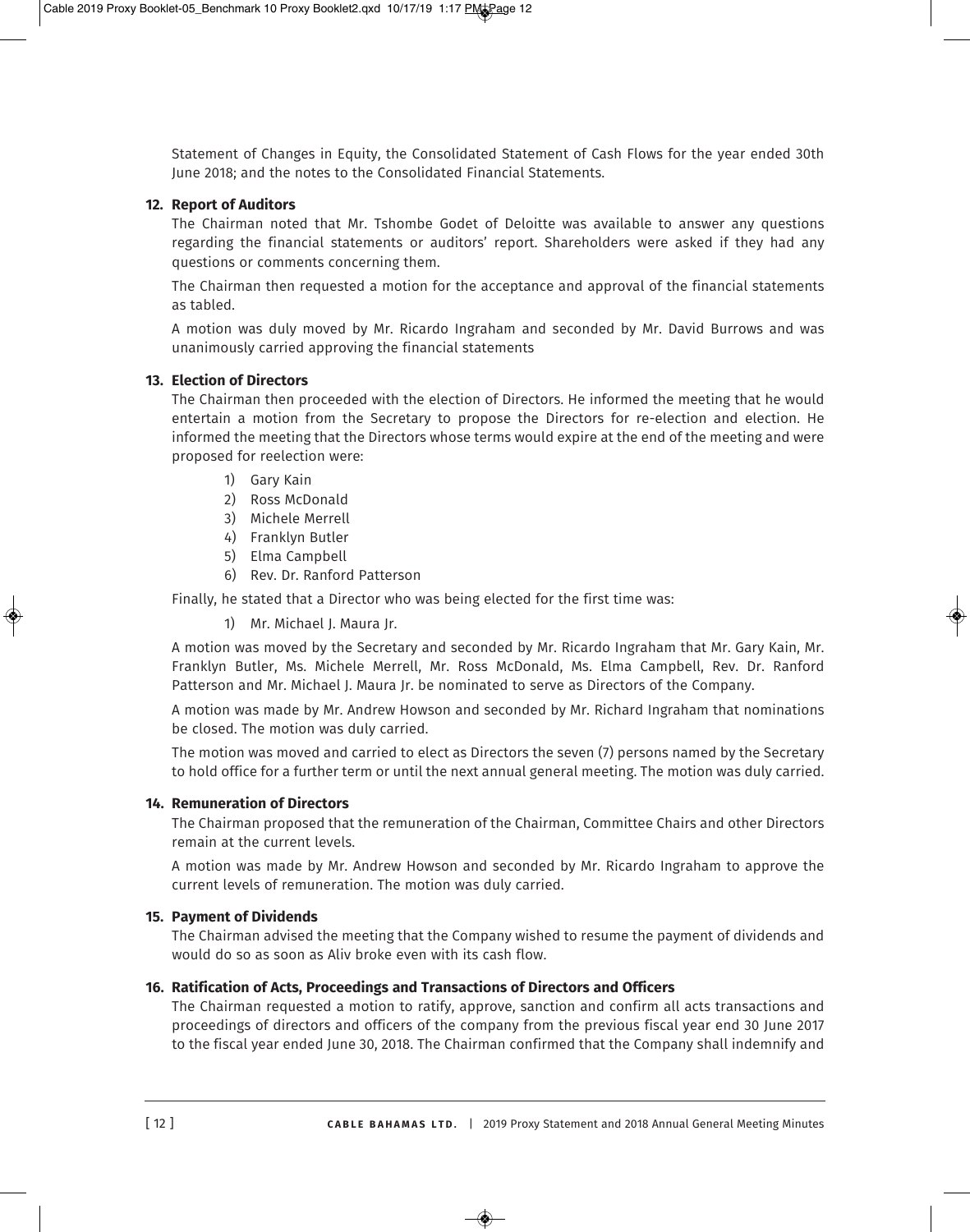defend the Directors and Officers against any claims, actions and proceedings that may be brought against them as a result of any act performed or omitted to be done by any of them, acting in their respective capacities as Directors and Officers of the Company except in the case of any bad faith, intentional misconduct or other cause for which indemnity is precluded by law, as may be determined by the court. The motion was duly made by Mr. Ricardo Ingraham and seconded by Mr. Andrew Howson. The motion was put to a vote and was carried.

#### **17. appointment of auditors**

The Chairman invited a motion for the appointment of auditors.

A motion was duly made by Mr. Richard Ingraham and seconded by Mr. Andrew Howson that Deloitte & Touche was appointed auditors of the Company to hold office until the next annual general meeting of the shareholders or until a successor be appointed and that the Directors be authorized to fix their remuneration. The motion was put to a vote and carried.

The Chairman declared that Deloitte were appointed auditors of the Company for the ensuing fiscal year and that the Directors were authorized to fix their remuneration.

# **18. other Business**

The Chairman inquired as to whether there was any other business. There being no further business from the floor, the Chairman proceeded to propose an amendment of the Articles of Association of Cable Bahamas Ltd. on a matter which he said had recently come to the attention of his office as Chairman.

The Chairman said that Article 79(7) has implications for the appointment of Mr. Franklyn Butler as the first Bahamian President and CEO of the Company. The appointment was made on July 1st 2018 – some six months ago.

This Article reads as follows:

"The office of a Director shall be vacated in any of the following events; Namely subsection (7) if he ceases to be independent of any instrumentality of the Government or becomes an employee or officer of the Company or any of its affiliates after being elected or appointed to the Board."

Article 79(7) effectively prevents Mr. Butler as a Director of CBL's Board from becoming an officer or employee of the Company (or any of its affiliates) because he was appointed as a Director prior to becoming an employee or officer (conversely, as an employee or officer of the Company he could be appointed to the Board). It also requires resignation by a Director if he loses his independent designation (and this is regardless of whether the majority of the Board remains independent as per Article 75).

Article 79(7) therefore contradicts Articles 75 (Composition of Directors) and Article 80 which speaks to filling a vacancy on the Board.

Both Articles 75 and 80 allow Directors to become officers and employees of the Company so long as the majority of the Board Directors are independent.

Article 79(7) therefore is in direct conflict with the other two articles and appears to have been introduced as an amendment in 2010 for a peculiar situation at that time. We submit that in 2019, it is no longer relevant, and that it can be argued that it hinders the smooth operations and business efficacy of the Company by limiting the Company's ability to utilize available talent.

Therefore, it is proposed by way of remedy that this matter be raised this evening on the floor of the AGM to you the membership in the interest of transparency and voted upon. The recommendation is to remove subsection 7 altogether. In this way it corrects an anomaly which is inconsistent with other relevant Articles.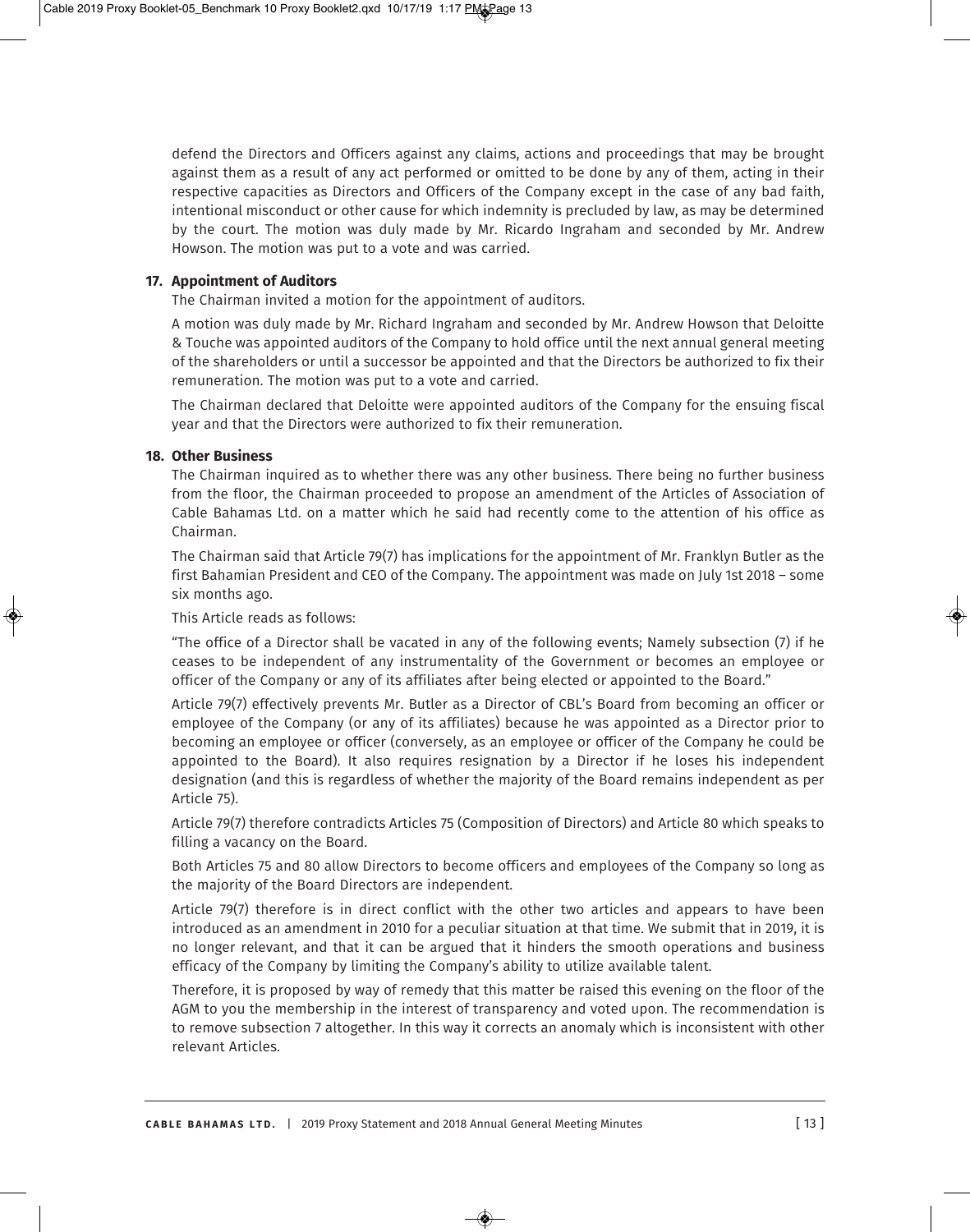I am prepared to receive a motion from the floor that subsection (7) of Section 79 of the Articles of Association be deleted in its entirety."

A motion was duly moved by Mr. Andrew Howson and seconded by Mr. Strachan that Article 79(7) of said Articles be deleated in its entirety. The motion was put to a vote and carried.

The Chairman declared that Article 79(7) be deleated and he instructed the Secretary to carry out the requisite amendment to the Articles and documentation at the Company Registry.

# **19. termination**

A motion was duly moved by Mr. Ricardo Ingraham and seconded by Mr. David Burrows that the meeting be terminated. The motion was carried and the Chairman declared the meeting at an end at 7:35 p.m.

Felmey Life

**Gary Kain** | Chairman **felicity L. Johnson** | Corporate Secretary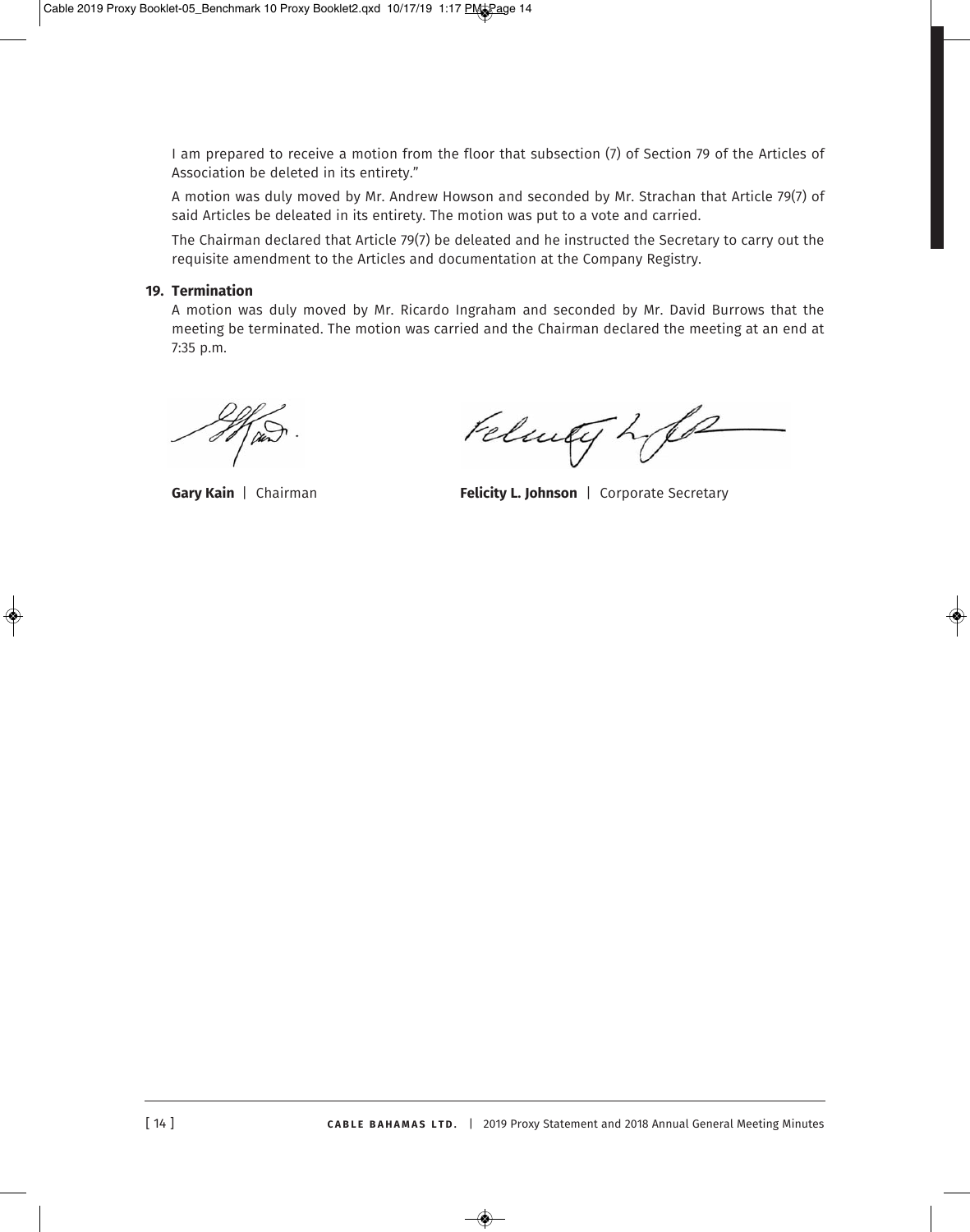# **c a B l e B a h a M a S l t d . Notes**